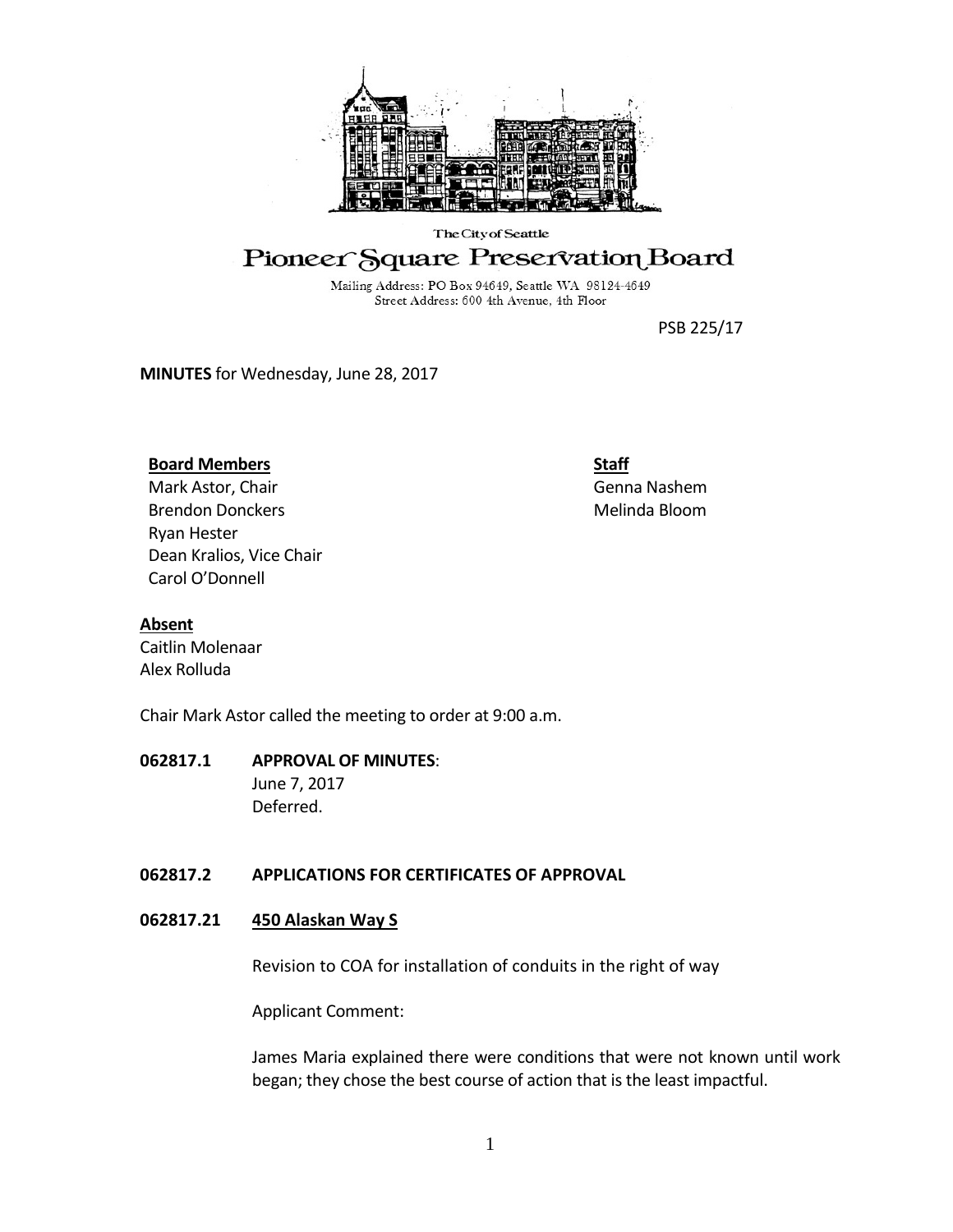Robert Leykam said the approved routing was further west than what they did which was less impactful to the areaway. He showed the impacts that would have been made with the approved option and what was actually done. He said the conduit went into existing utility pole. He said the other option explored would have gone into the pole across the street which was nearly impossible.

Kyle Applebury explained that a recent project required work at that intersection. He said there are water lines and 17 utility crossings they had to go under and over. He said there would have been similar issues with an areaway there.

Mr. Leykam said they chose the previously approved spot and made change to minimize impacts. He said there was no evidence of water intrusion into areaway.

Staff Report: Ms. Nashem explained this is an outstanding item from an application for revisions. This item was not included in the approval because the Board had requested more information. The work has been done. The original approval included an installation of conduit for 15 feet in the areaway. The installation was different as it entered the areaway in a different location and went directly up the pole. While the District Rules talk about the open space as being part of the character of the areaway there are utility conduits placed in many of the areaways. The Board has usually tried to assure the placement, penetrations and attachments have a minimal impact. This areaway is rated as new or highly altered. There are no prisms, no brick, cobble, or sandstone, no arches, or any other architectural feature visible in the photos provided.

### *Mr. Donckers arrived at 9:10 am.*

Mr. Astor said what was done was less impactful than originally proposed; given the pole was there he had no concern with what was done.

#### Public Comment:

Greg Aden, district resident, asked if the work was already done.

Mr. Leykam said that it was. This was a revision that was done to protect the areaway. When they were here for the Certificate of Approval there was a lack of clarity about conditions.

Mr. Aden said he took issue with retroactive approval to changes already made. He said there is little choice when the work is done. He objected to the precedent and said where does this leave us going forward.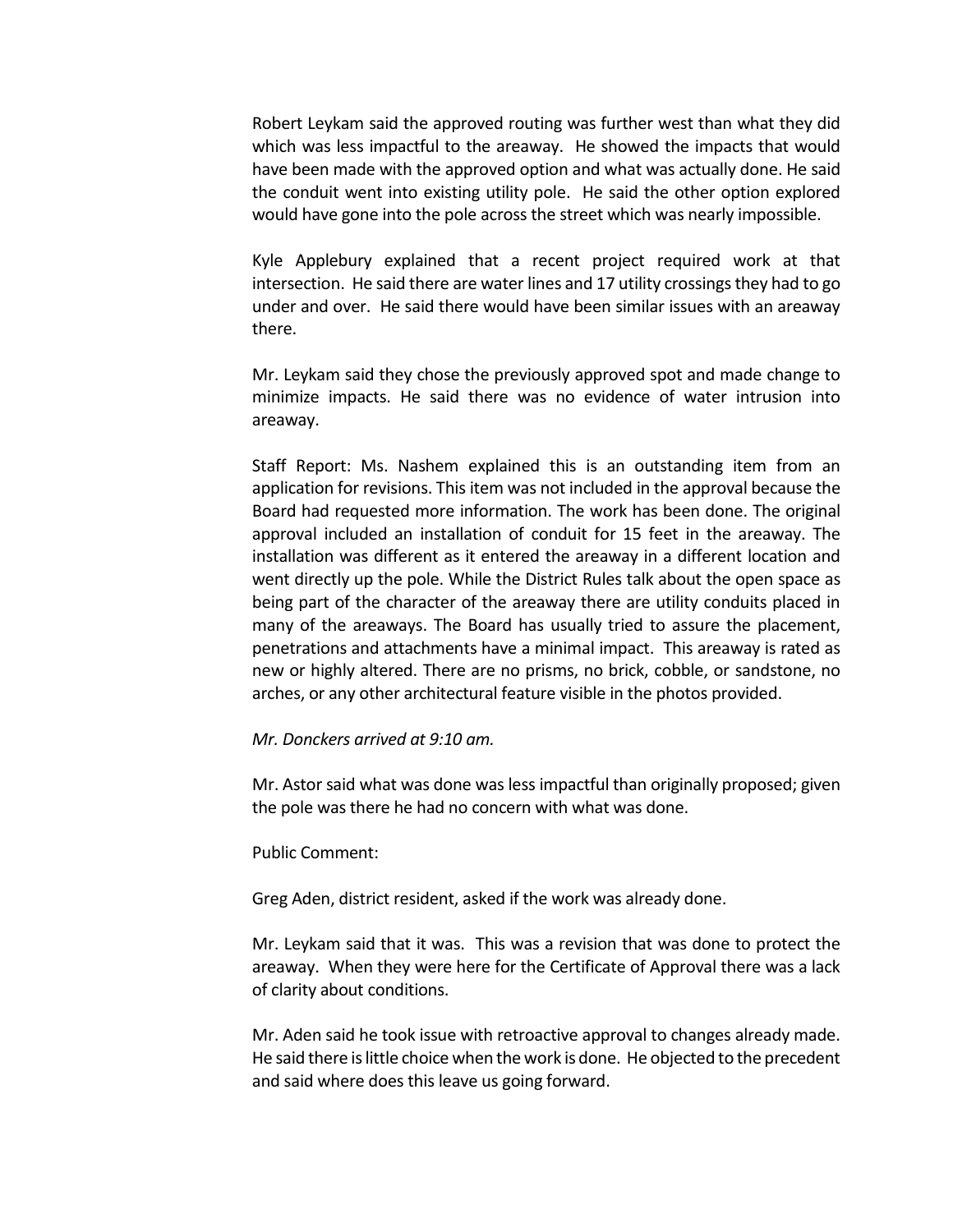Ms. Nashem said that the board does not have to approve a retroactive application and there is precedent for that.

Mr. Kralios said that retroactive approvals are a concern but this was a minor modification to approved routing because it is an improvement to what was originally approved.

Mr. Hester appreciated public comment. He said the change in routing was favorable and reduced the impact to areaway. He said they used best installation practices and water proofing was done and is important.

Mr. Kralios said there was less impact than originally anticipated.

Action: I move to recommend granting a Certificate of Approval for installation of conduit as installed.

The Board directs staff to prepare a written recommendation of approval based on considering the application submittal and Board discussion at the June 28, 2017 public meeting, and forward this written recommendation to the Department of Neighborhoods Director.

Code Citations: SMC 23.66.030 Certificates of Approval required

Pioneer Square Preservation District Rules XVIII. AREAWAYS

Areaways are usable areas constructed under the sidewalk between the building foundation and street wall. Areaways were created after the Great Seattle Fire of 1889 when the District was rebuilt and the street elevations were raised. Building standards adopted shortly after the fire required fireproof sidewalk construction to replace the pre-fire wooden sidewalks. Areaways are part of the City's right-of-way area; however, the space is often available for use by the adjacent building owner. (7/03)

The most significant qualities of an areaway are its volume of space, which provides a record of its history, and the architectural features that render its form, character, and spatial quality. These features include use of unit materials (brick or stone), bays articulated by arches and/or columns, ceiling vaults, and other special features including tilework or skylights (sidewalk prism lenses). The historic characteristics of areaways shall be preserved. (7/03)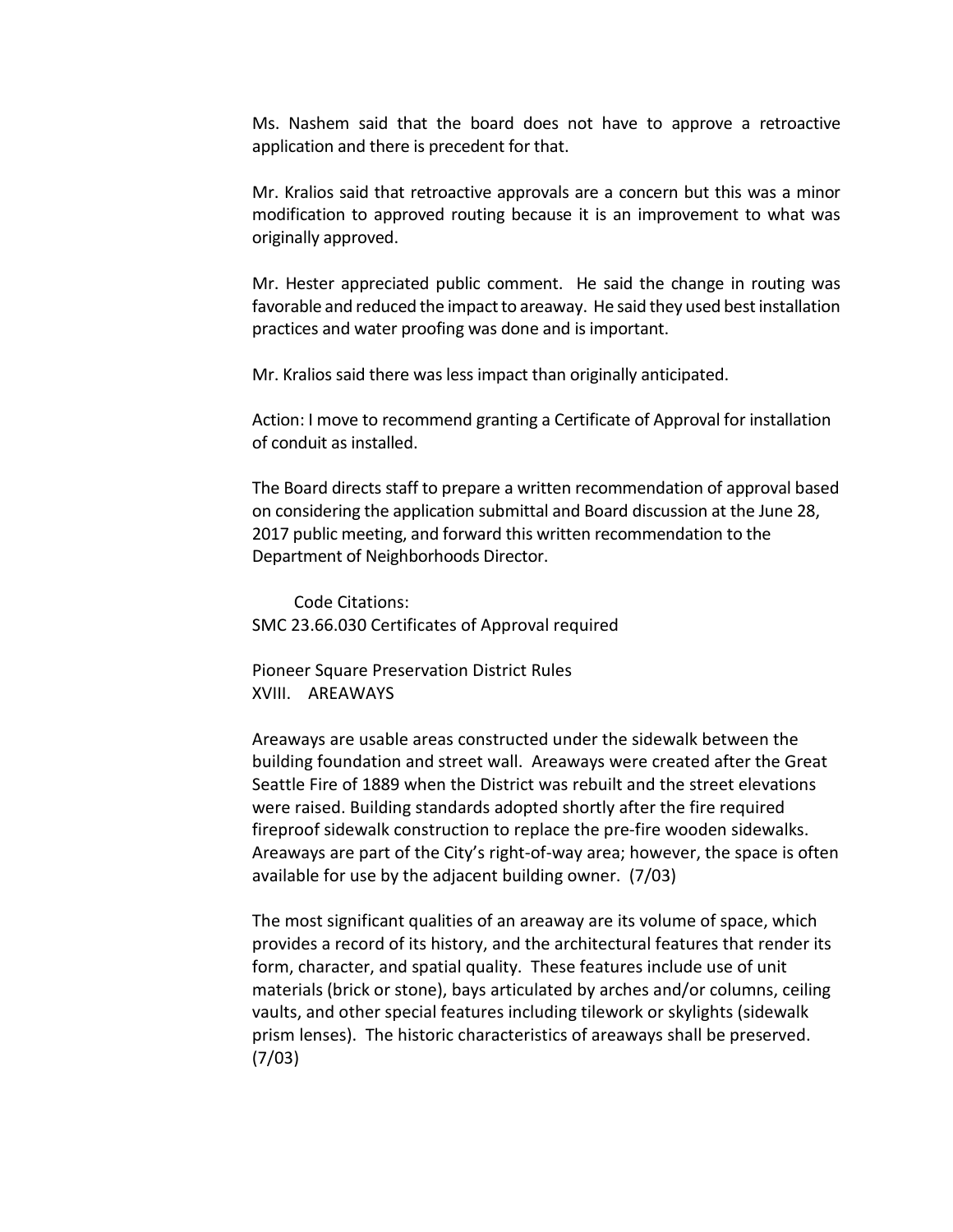In 2001, the Seattle Department of Transportation completed a survey of approximately 100 areaways in the District. Each areaway was rated in terms of its structural condition and presence of original historic characteristics. A range of structural repairs options were proposed based on the structural and historical ratings. The 2001 Seattle Department of Transportation Areaway Survey shall serve as a guide for the Board's decision making on future alterations or repairs to areaways in the District. (7/03)

### Secretary of Interior's Standards

2. The historic character of a property shall be retained and preserved. The removal of historic materials or alteration of features and spaces that characterize a property shall be avoided.

5. Distinctive features, finishes, and construction techniques or examples of craftsmanship that characterize a historic property shall be preserved.

MM/SC/DK/RH 4:0:1 Motion approved. Mr. Donckers abstained.

# **062817.22 Gatzert and Schwabacker Building**

105 First Ave S

Revision to COA for sidewalk café railing design

Shane Staley, Atelier Drome, explained the proposal to mimic the sidewalk café in front of Delicatus. He said it won't be exactly the same; there will be no finial or rosettes but will be painted black. He said they will add the SDOT required 6" horizontal member at the sidewalk.

Staff Report: Following approval of the sidewalk café, the business owner said that the design we approved was not the design he wanted. He wanted to coordinate with the neighboring sidewalk café railing. In the past, the Board had discussed the idea of having a standard railing design but they thought that they would like to see more variation and character in the sidewalk cafes. Similar railings do exist within the District. There two are side by side but are both in front of the same building.

Mr. Staley said there are no prisms in the area. Rail will be installed with 4" expansion anchors. He said the height will be the same but they have beefed up the top rail a bit.

Public Comment: There was no public comment.

Board Discussion: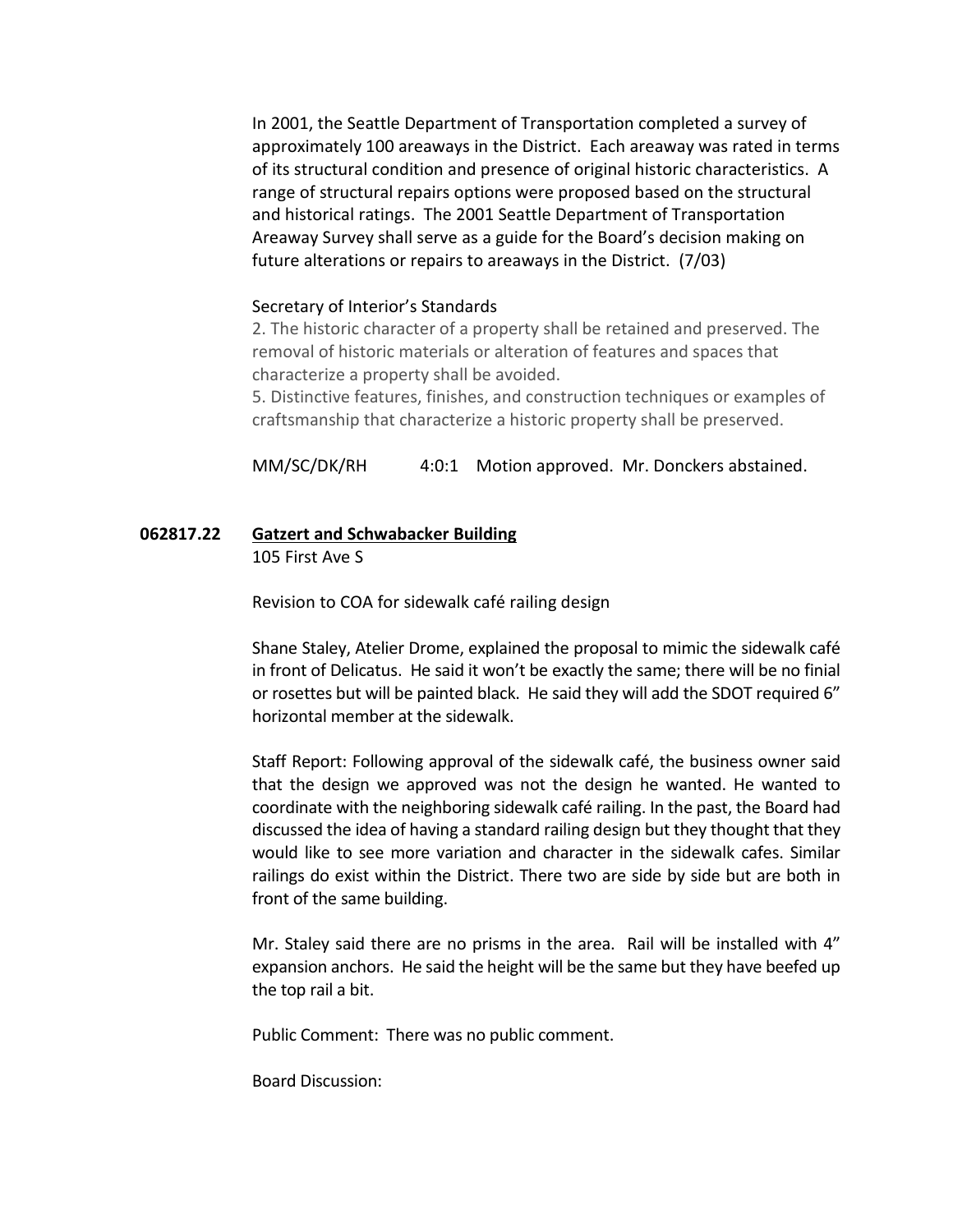Mr. Kralios said he was OK with the new approach, he preferred a unified appearance for the building.

Mr. Astor said the new proposal is equally flattering and provides consistency.

Mr. Hester said it complies with the District Rules.

Mr. Donckers and Ms. O'Donnell were supportive of the application.

Action: I move to recommend granting a Certificate of Approval for revision to COA for sidewalk café railing design as presented.

The Board directs staff to prepare a written recommendation of approval based on considering the application submittal and Board discussion at the June 28, 2017 public meeting, and forward this written recommendation to the Department of Neighborhoods Director.

Code Citations: SMC 23.66.030 Certificates of Approval required

Pioneer Square Preservation District Rules XIII. SIDEWALK CAFES

Sidewalk cafes may not impede the flow of pedestrian traffic. Movable structural elements that can be brought back against the building wall or elements that can be removed when not in use will generally be required if some structural element is necessary. No walls or roofs of any kind are permitted to enclose sidewalk cafes. Free-standing and table umbrellas are permitted; however, the Board may limit their number and placement to ensure compatibility with transparency and signage regulations. (7/03) Planter boxes are discouraged and will be permitted only in exceptional circumstances.

Materials for any structural elements on the sidewalk should be of durable, weatherproof, and vandal-proof quality. The Board will consider the compatibility of the color and design of structural elements with the building facade and the character of the District. The maximum allowable height of structural elements, including fencing, is 42". (7/03)

MM/SC/RH/CO 5:0:0 Motion carried.

**062817.23 Lowman and Hanford**   $616$  1st Ave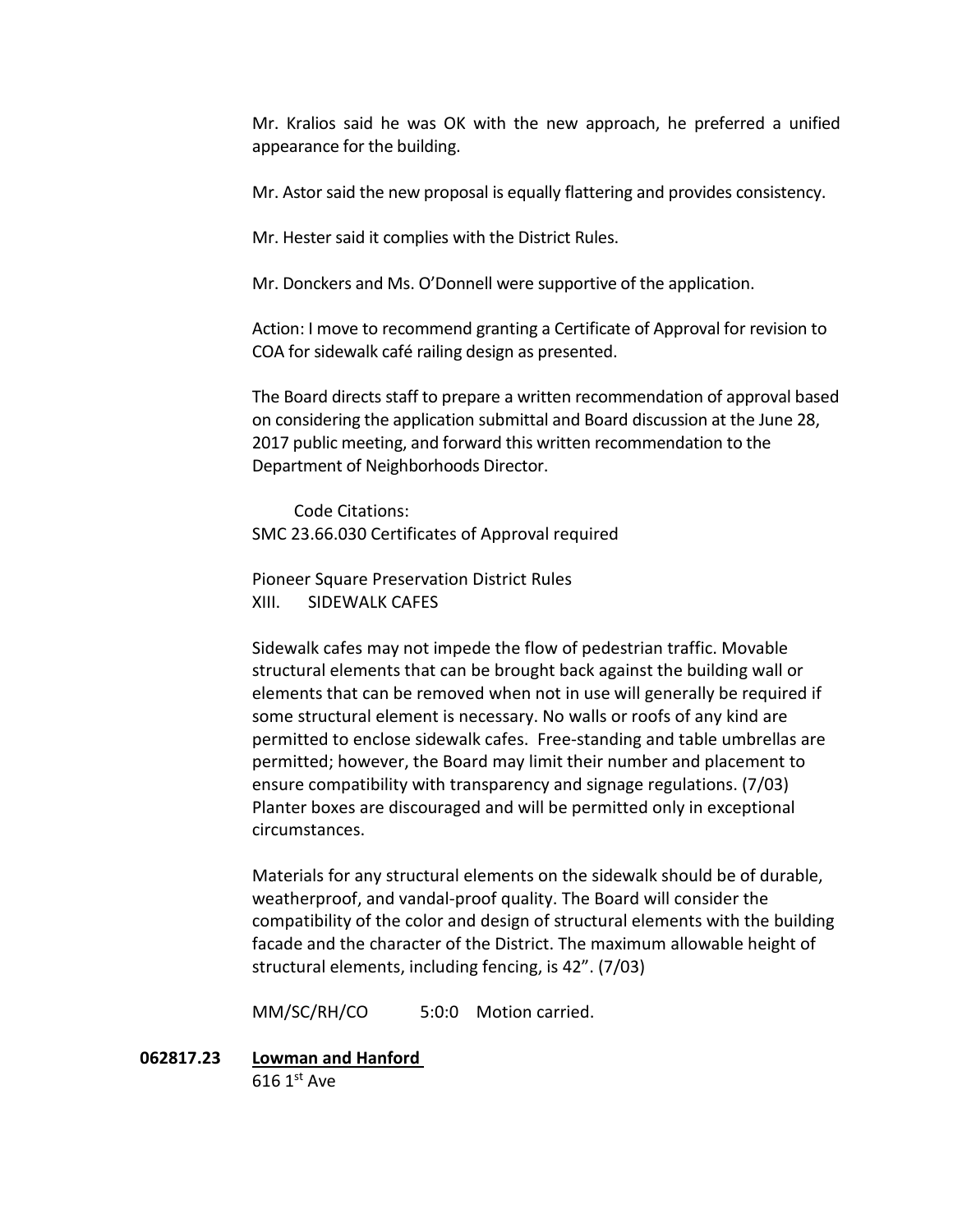Installation of masonry anchors/washers

Applicant Comment:

Chris Amonson explained the anchors are needed to augment existing anchors and to support the seismic upgrade. He explained that they will match the exiting 5 ¼" x 5 ¼" plates and they will attempt to match the faded color. He said the red color is used on the red and yellow portions of the building.

Staff Report: The Board recently reviewed an application for alterations to the storefront. The seismic bracing was interior so was not part of that review but it was determined that more anchors were needed. There are already some existing anchors on the building.

Mr. Amonson said the size is close enough to what is there as to be imperceptible.

Public Comment: There was no public comment.

Board Discussion:

Mr. Kralios asked if they will add washers on the rear elevation.

Mr. Amonson said there are existing and they will add them on both elevations; they will be spaced evenly and consistently. He said these are for structural improvement rather than decorative elements.

Mr. Astor said he had no concern; it is for life-safety. They already exist on the building and this is in keeping with what is there.

Mr. Hester and Ms. O'Donnell agreed.

Action: I move to recommend granting a Certificate of Approval for installation of masonry anchors/washers as presented.

The Board directs staff to prepare a written recommendation of approval based on considering the application submittal and Board discussion at the June 28, 2017 public meeting, and forward this written recommendation to the Department of Neighborhoods Director.

Code Citations: SMC 23.66.030 Certificates of Approval required

Pioneer Square Preservation District Rules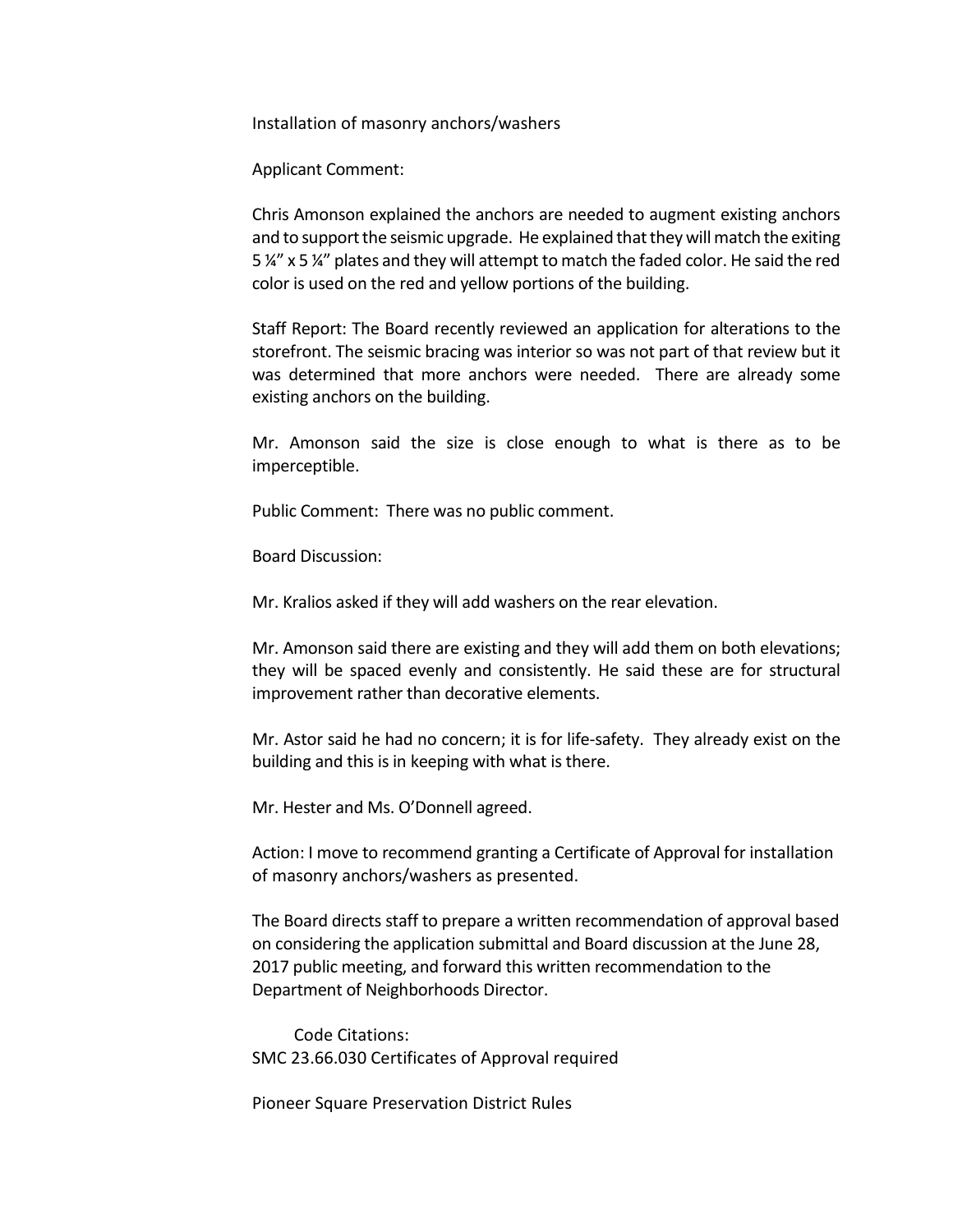## III. GENERAL GUIDELINES FOR REHABILITATION AND NEW **CONSTRUCTION**

In addition to the Pioneer Square Preservation District Ordinance and Rules, The Secretary of the Interior's Standards for Rehabilitation with Guidelines for Rehabilitating Historic Buildings, and the complete series of Historic Buildings Preservation Briefs developed by the National Park Service shall serve as guidelines for proposed exterior alterations and treatments, rehabilitation projects, and new construction. (7/99)

Rehabilitation is defined as the act or process of making possible a compatible use for a property through repair, alterations, and additions while preserving those portions or features which convey its historical, cultural, or architectural values. (7/99) In considering rehabilitation projects, what is critical is the stabilization of significant historical detailing, respect for the original architectural style, and compatibility of scale and materials.

### Secretary of Interior's Standards

2. The historic character of a property shall be retained and preserved. The removal of historic materials or alteration of features and spaces that characterize a property shall be avoided.

5. Distinctive features, finishes, and construction techniques or examples of craftsmanship that characterize a historic property shall be preserved.

MM/SC/DK/RH 5:0:0 Motion carried.

# **062817.24 King Street Station**

303 S Jackson St

Installation of art work

Marcia Iwasaki, Mayor's Office of Art and Culture, explained the proposal to hang flags from existing clips on the awning. She said there will be 192 flags that are miniature replicas of the large one inside. The art exhibition, "Borderlands: Resistance and Belonging", by international artist Pedro Lash, will be up for three months.

Mr. Donckers asked if it is in conjunction with the art fair.

Ms. Iwasaki said it is.

Staff Report: Ms. Nashem said she didn't recall why there were clips placed under the canopy in the COA plans but there are existing. No attachments methods are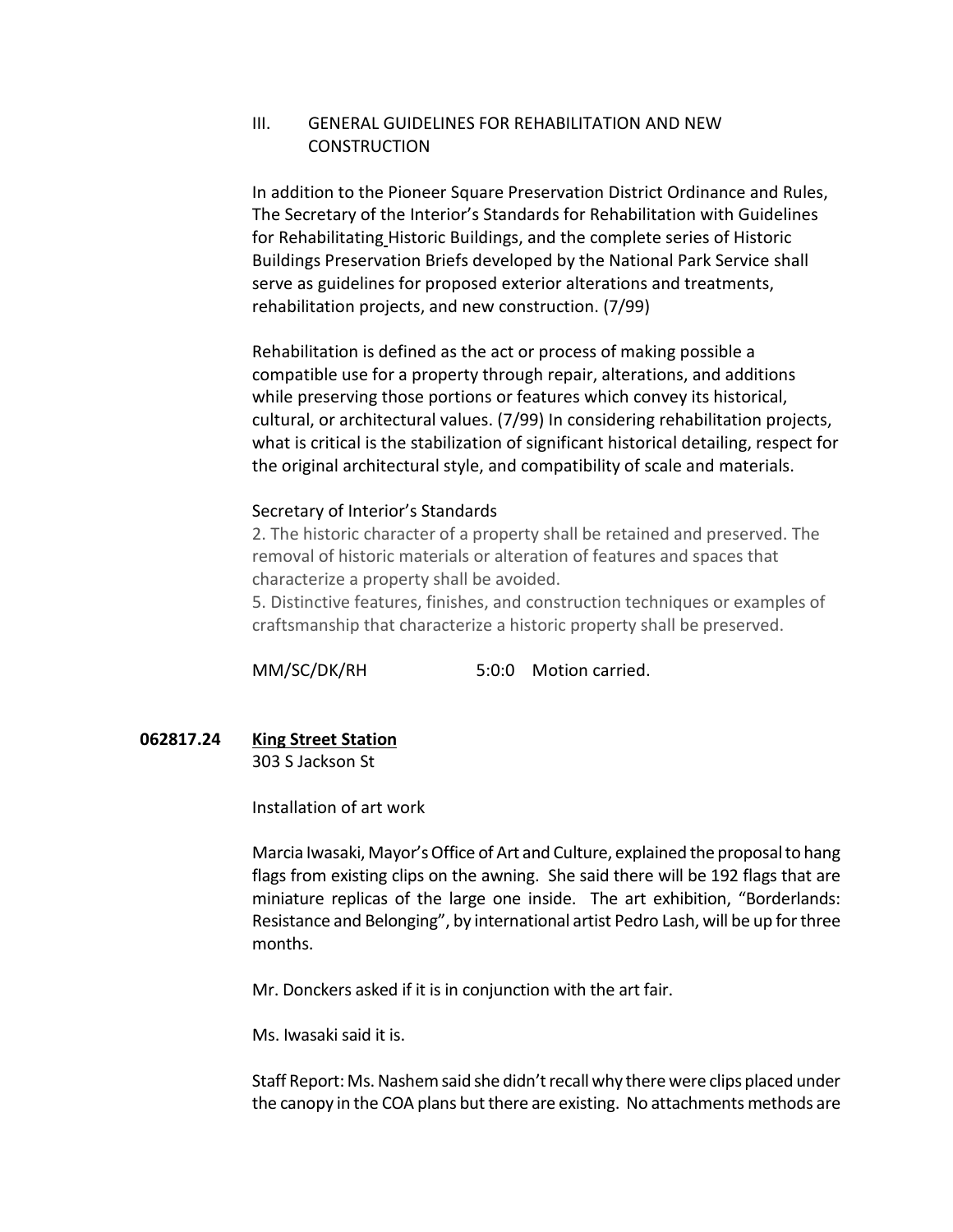needed. She suggested that board members review the installation of the artwork as a standalone piece. She didn't think that the District Rules for Signs, Awnings and Canopies 5. Banners and Flags would necessarily apply; while it doesn't directly advertise the event or business but the art could have been proposed without a similar exhibit inside. The Board has reviewed and approved a similar installation of sphinx statue when the King Tut Exhibit was in Seattle but the exhibit was not at the King Street Station. She thought that the rule was intended to try to address the "going out of business," and beer advertisements that were an issue in the past.

Mr. Hester clarified installation method.

Ms. Iwasaki said there are existing carabiners there.

Ms. O'Donnell asked about additional signage.

Ms. Iwasaki said they would but she wasn't sure where.

Ms. O'Donnell advised her to come back with a signage application.

Public Comment: There was no public comment.

Board Discussion:

Mr. Hester went over District Rules and said the application complies.

Mr. Kralios said it is temporary; it is artful and has no negative impact.

Action: I move to recommend granting a Certificate of Approval for installation of artwork.

The Board directs staff to prepare a written recommendation of approval based on considering the application submittal and Board discussion at the June 28, 2017 public meeting, and forward this written recommendation to the Department of Neighborhoods Director.

Code Citations: SMC 23.66.030 Certificates of Approval required

#### Secretary of Interior's Standards

New additions and adjacent or related new construction shall be undertaken in such a manner that if removed in the future, the essential form and integrity of the historic property and its environment would be unimpaired.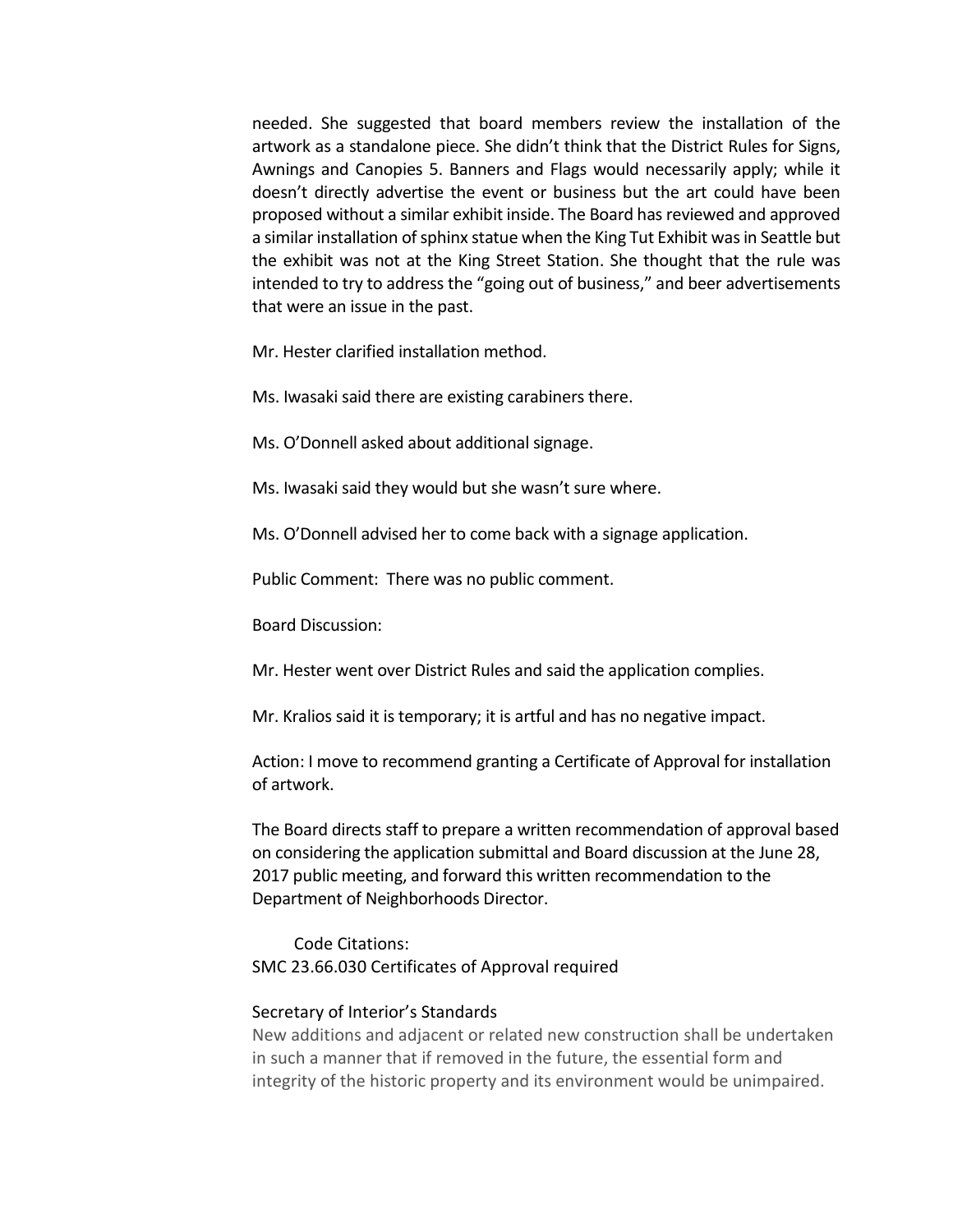MM/SC/RJ/BD5:0:0 Motion carried.

# **062817.25 Scheuerman Building** Cherry Street Coffee

700 1st Ave

Installation of a sidewalk café

Mike Demarco explained they propose a more standard railing that is not attached to the building rather than what they originally submitted. He said there are no glass tiles/prism impacted.

Mr. Astor asked where the parklet is sited.

Staff Report: Ms. Nashem said it is on Cherry St; the sidewalk café is proposed for the 1<sup>st</sup> Ave sidewalk.

Mr. Hester noted attachment would be with expansion anchor and no epoxy.

Mr. Demarco said the rail will be black powdercoated metal.

Public Comment:

Carl Leighty, Alliance for Pioneer Square, asked if the café will be on asphalt.

Mr. Demarco said it will be bolted on top asphalt.

Mr. Hester said it complies with District Rule XIII and there are no impacts to prisms or areaway.

Mr. Kralios said the revised rail is more traditional and was supportive

Mr. Astor said the material is durable and in keeping with the District.

Action: I move to recommend granting a Certificate of Approval for installation of a sidewalk café.

The Board directs staff to prepare a written recommendation of approval based on considering the application submittal and Board discussion at the June 28, 2017 public meeting, and forward this written recommendation to the Department of Neighborhoods Director.

Code Citations: SMC 23.66.030 Certificates of Approval required